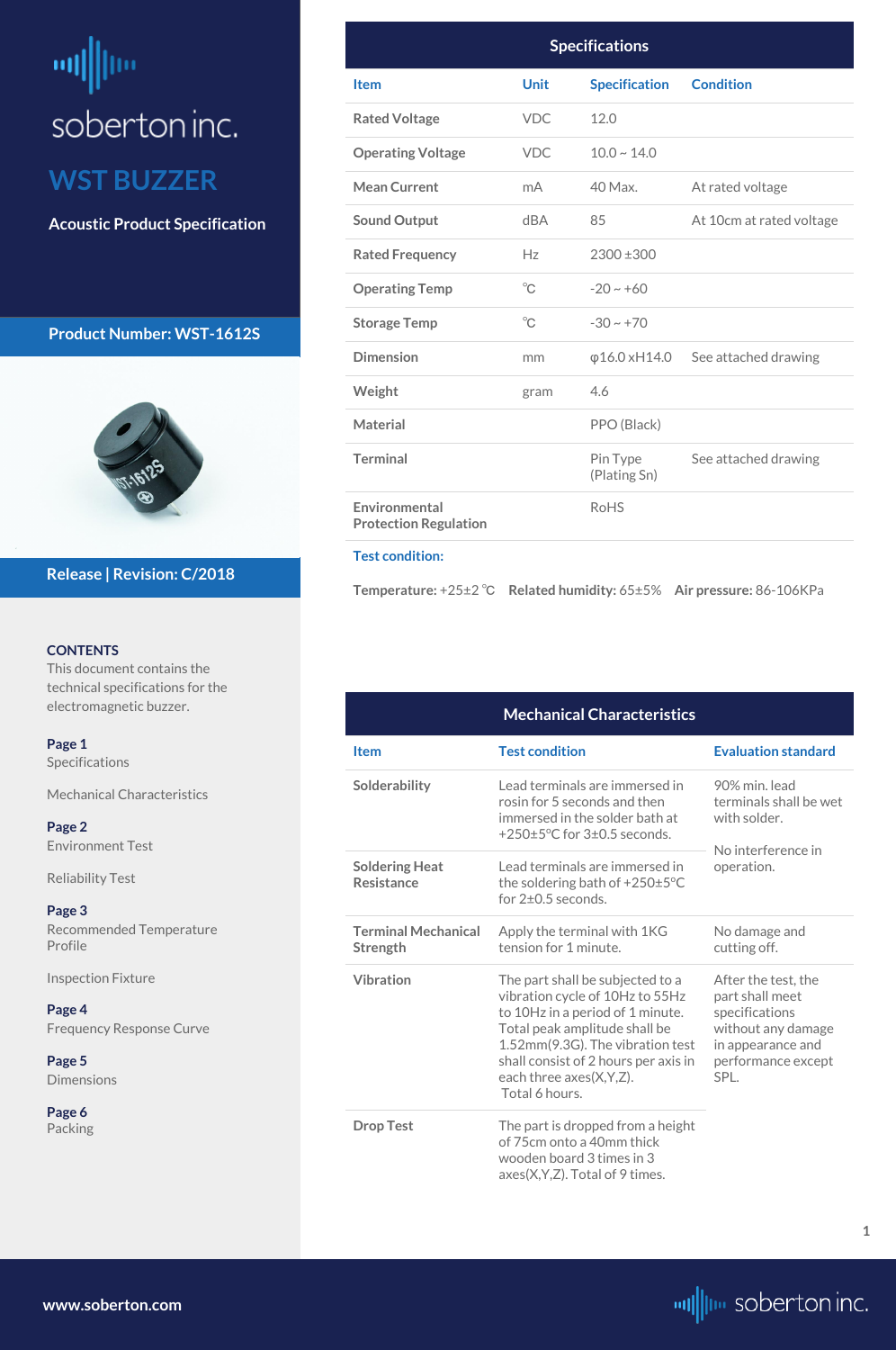# <span id="page-1-0"></span>soberton inc. **WST BUZZER**

**Acoustic Product Specification**

## **Product Number: WST-1612S**



#### **CONTENTS**

This document contains the technical specifications for the electromagnetic buzzer.

**[Page 1](#page-0-0)** [Specifications](#page-0-0) 

[Mechanical Characteristics](#page-0-0)

**Page 2** Environment Test

Reliability Test

**[Page 3](#page-2-0)** [Recommended Temperature](#page-2-0)  [Profile](#page-2-0)

Inspection Fixture

**[Page 4](#page--1-0)**

#### [Frequency Response Curve](#page-3-0)

**[Page](#page-4-0) 5** [Dimensions](#page-4-0)

**[Page](#page-5-0) 6** [Packing](#page-5-0)

## **Release | Revision: C/2018**

**[www.soberton.com](http://www.soberton.com)**



| <b>Environment Test</b> |                                                                                                                                      |                                                                                                                                    |  |
|-------------------------|--------------------------------------------------------------------------------------------------------------------------------------|------------------------------------------------------------------------------------------------------------------------------------|--|
| Item                    | <b>Test condition</b>                                                                                                                | <b>Evaluation standard</b>                                                                                                         |  |
| <b>High Temp. Test</b>  | The part is placed in a chamber<br>at $+70^{\circ}$ C for 96 hours.                                                                  | After the test, the part<br>shall meet specifications<br>without any<br>degradation in<br>appearance and                           |  |
| Low Temp. Test          | The part is placed in a chamber<br>at -30°C for 96 hours.                                                                            |                                                                                                                                    |  |
| <b>Thermal Shock</b>    | The part shall be subjected to<br>10 cycles. One cycle shall<br>consist of:<br>70°C<br>$-30^{\circ}$ C<br>30 min<br>30 min<br>60 min | performance except<br>SPL.<br>After 4 hours at $+25^{\circ}$ C,<br>the SPL should be in<br>$±10$ dBA compared with<br>initial one. |  |

**Temp./Humidity Cycle**

The part shall be subjected to 10 cycles. One cycle shall be 24 hours and consist of:



#### **Reliability Test Item Test condition Evaluation standard Operating Life Test Ordinary Temperature** The part shall be subjected to 96 hours of continuous operation at +25˚C±10˚C. **High Temperature** The part shall be subjected to 72 hours of continuous operation at +60°C at 12.0V applied. **Low Temperature** The part would be subjected to 72 hours of continuous operation at -20ºC at 12.0V After the test, the part shall meet specifications without any degradation in appearance and performance except SPL. After 4 hours at  $+25^{\circ}$ C, the SPL should be in ±10dBA compared with initial one.

applied.

**High and Low Voltage** Applying 10.0 voltage and 14.0 voltage, available time 24 hours each.

#### **Standard test condition:**

**a) Temperature:** +5~+35℃ **b) Humidity:** 45~85% **c) Pressure:** 86~106KPa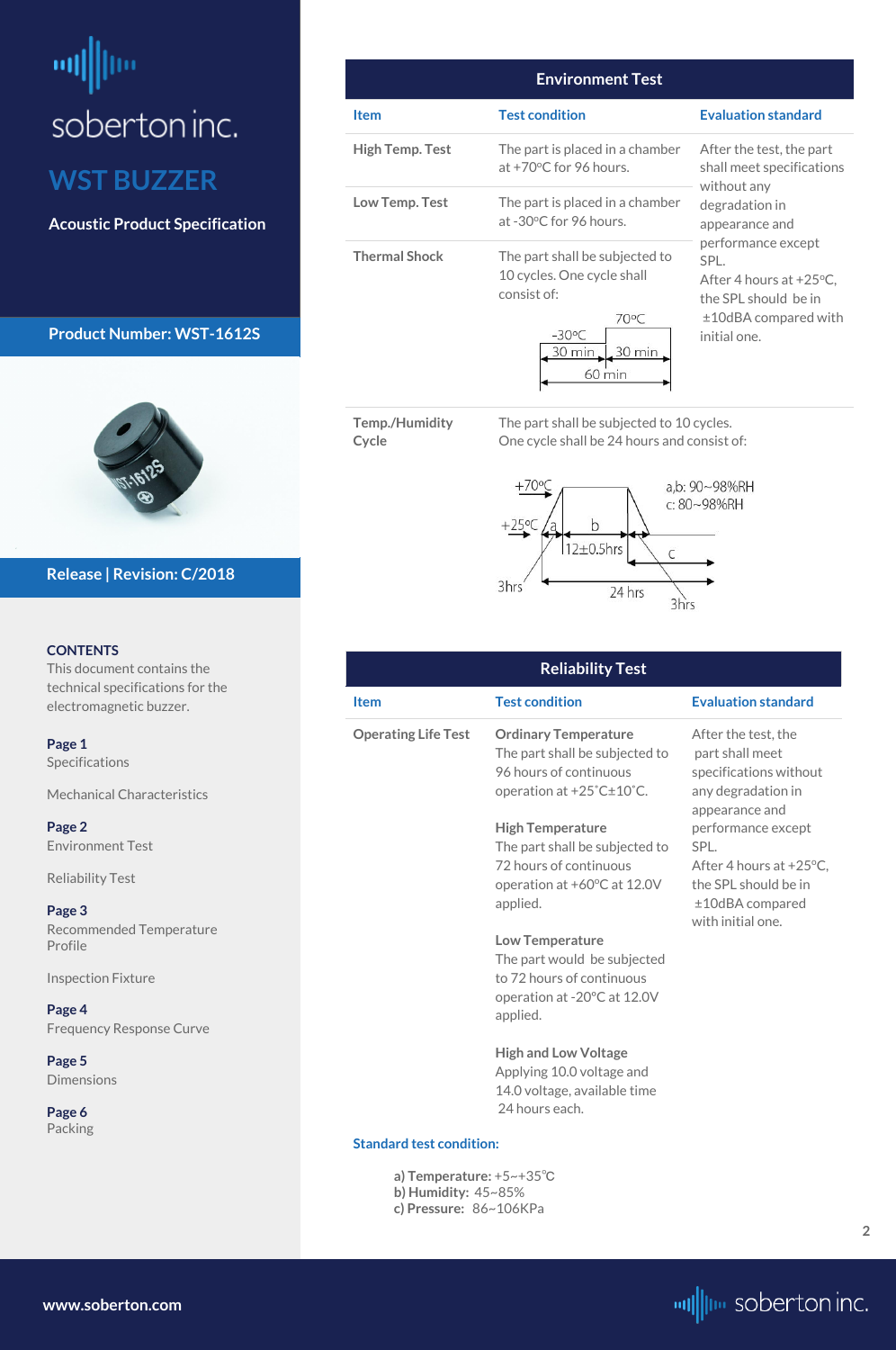# <span id="page-2-0"></span>soberton inc. **WST BUZZER**

**Acoustic Product Specification**

**Product Number: WST-1612S**



#### **CONTENTS**

This document contains the technical specifications for the electromagnetic buzzer.

**[Page 1](#page-0-0)** [Specifications](#page-0-0) 

[Mechanical Characteristics](#page-0-0)

**[Page 2](#page-1-0)** [Environment Test](#page-1-0)

[Reliability Test](#page-1-0)

**Page 3** Recommended Temperature Profile

Inspection Fixture

#### **[Page 4](#page-3-0)**

[Frequency Response Curve](#page-3-0)

# **[Page](#page-4-0) 5**

[Dimensions](#page-4-0)

**[Page](#page-5-0) 6** [Packing](#page-5-0)

**Release | Revision: C/2018**

### **Inspection Fixture**

Input Signal: 12.0 VDC, 2300Hz



Mic: RION S.P.L meter UC30 or equivalent S.G: Hewlett Packard 33120A Function Generator or equivalent

**[www.soberton.com](http://www.soberton.com)**



**Recommended Wave Soldering Temperature Curve**

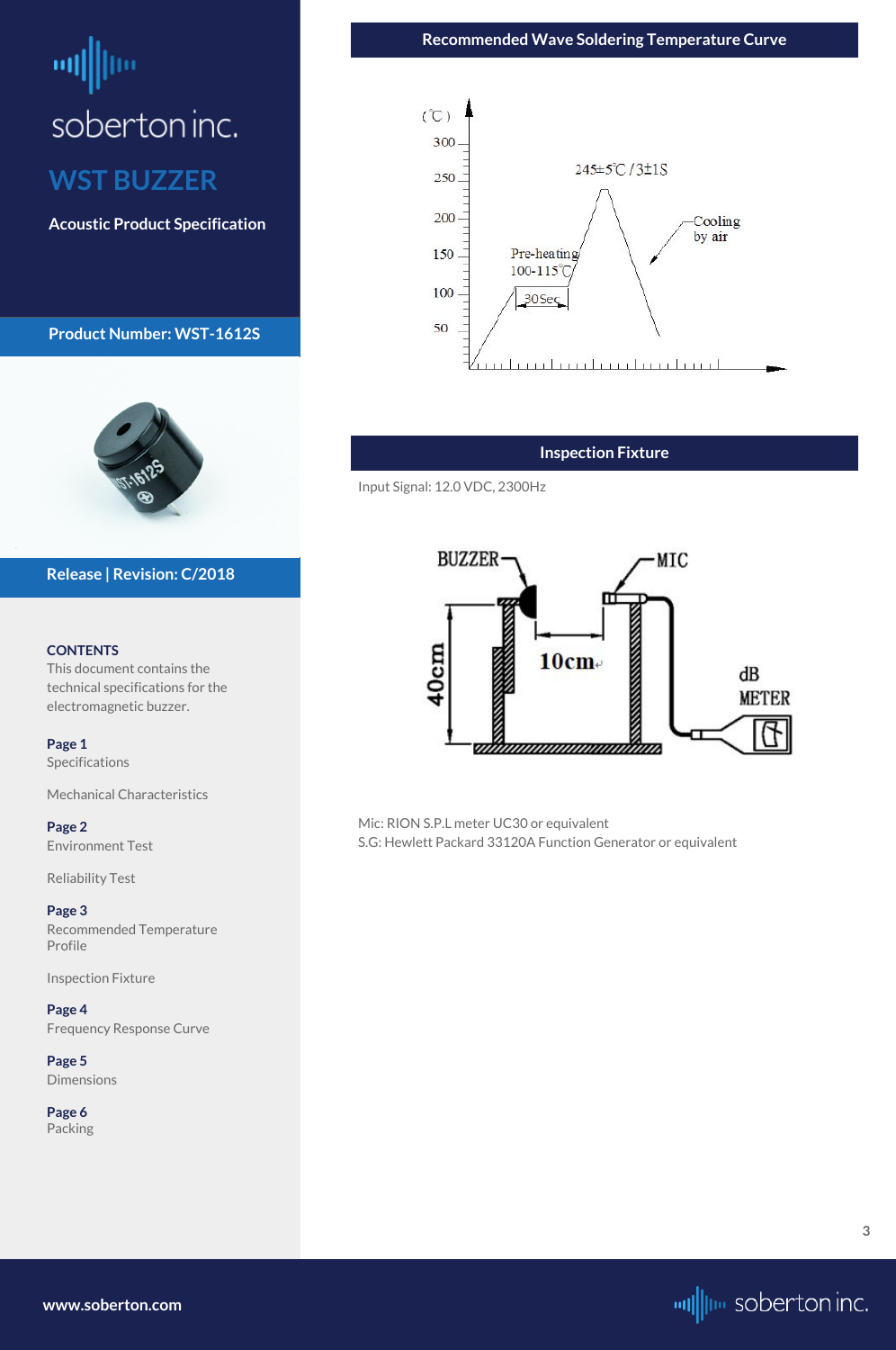# <span id="page-3-0"></span>millim soberton inc. **WST BUZZER**

**Acoustic Product Specification**

**Product Number: WST-1612S**



#### **CONTENTS**

This document contains the technical specifications for the electromagnetic buzzer.

**[Page 1](#page-0-0)** [Specifications](#page-0-0) 

[Mechanical Characteristics](#page-0-0)

**[Page 2](#page-1-0)** [Environment Test](#page-1-0)

[Reliability Test](#page-1-0)

**[Page 3](#page-2-0)** [Recommended Temperature](#page-2-0)  [Profile](#page-2-0)

Inspection Fixture

**Page 4**

Frequency Response Curve

# **[Page](#page-4-0) 5**

[Dimensions](#page-4-0)

**[Page](#page-5-0) 6** [Packing](#page-5-0)

## **Release | Revision: C/2018**

**www.soberton.com**



# **Typical Frequency Response Curve**



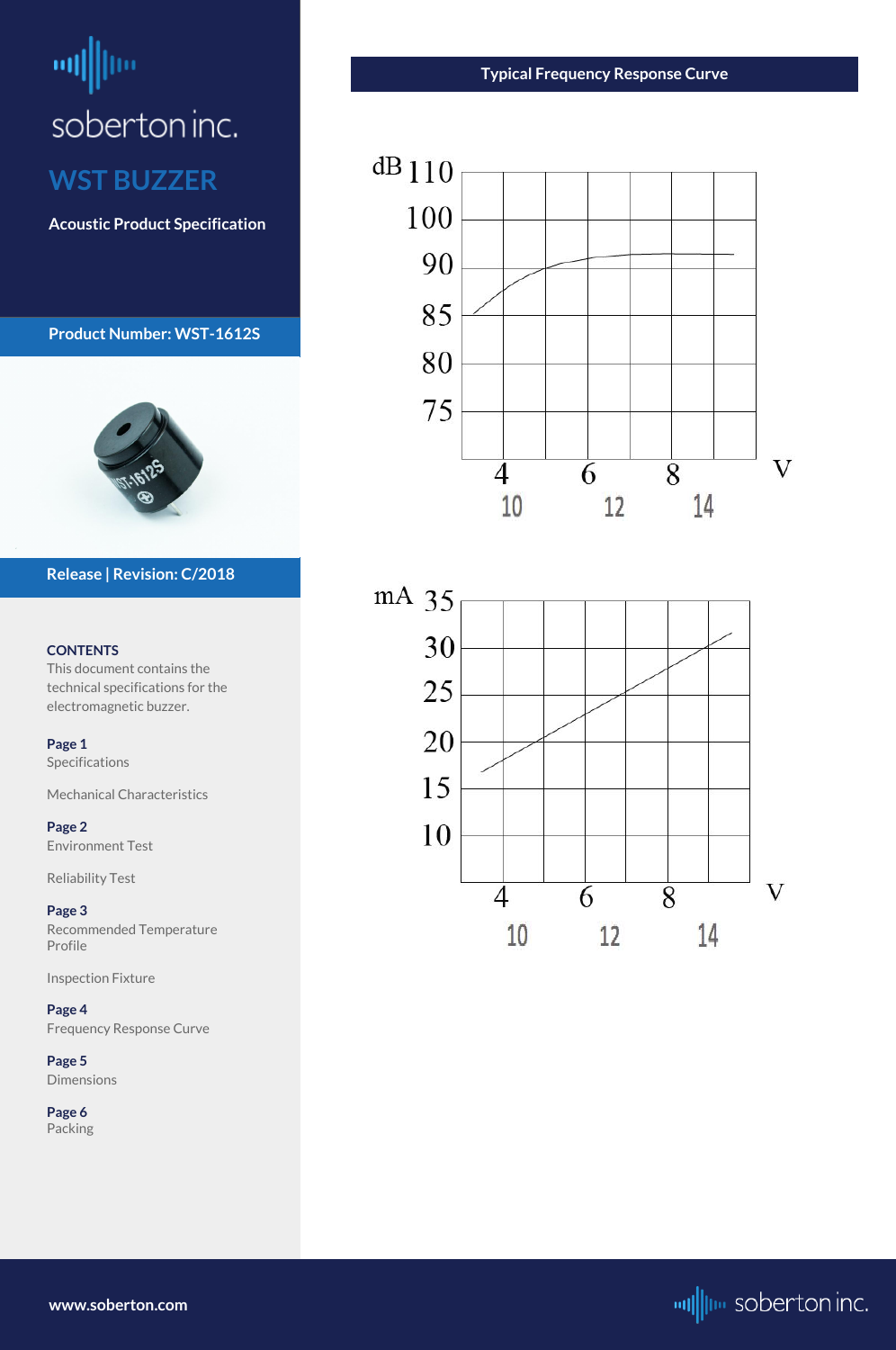# <span id="page-4-0"></span>щļ soberton inc. **WST BUZZER**

**Acoustic Product Specification**

**Product Number: WST-1612S**



#### **CONTENTS**

This document contains the technical specifications for the electromagnetic buzzer.

**[Page 1](#page-0-0)** [Specifications](#page-0-0) 

[Mechanical Characteristics](#page-0-0)

**[Page 2](#page-1-0)** [Environment Test](#page-1-0)

[Reliability Test](#page-1-0)

**[Page 3](#page-2-0)** [Recommended Temperature](#page-2-0)  [Profile](#page-2-0)

Inspection Fixture

**[Page 4](#page-3-0)**

[Frequency Response Curve](#page-3-0)

**Page 5** Dimensions

**[Page](#page-5-0) 6** [Packing](#page-5-0)

**Release | Revision: C/2018**

**[www.soberton.com](http://www.soberton.com)**



| No.            | <b>Part Name</b>   | <b>Material</b>                  | Quantity       |
|----------------|--------------------|----------------------------------|----------------|
| $\mathbf 1$    | Case               | <b>PPO</b>                       | $\mathbf 1$    |
| $\overline{2}$ | Diaphragm          | Ferrum                           | $\mathbf 1$    |
| 3              | <b>Magnet Ring</b> | Poly + Ferrite                   | $\mathbf 1$    |
| 4              | Coil               | Copper                           | $\overline{1}$ |
| 5              | Core               | Ferrum                           | $\mathbf{1}$   |
| 6              | <b>PCB</b>         | Epoxy Glass Fiber Cloth + Copper | $\mathbf{1}$   |
| 7              | Transistor         | Epoxy + Copper                   | $\overline{2}$ |
| 8              | <b>PIN</b>         | Copper                           | $\overline{2}$ |

**5**

## **Dimensions**

Tolerance: ±0.5 (unit: mm)